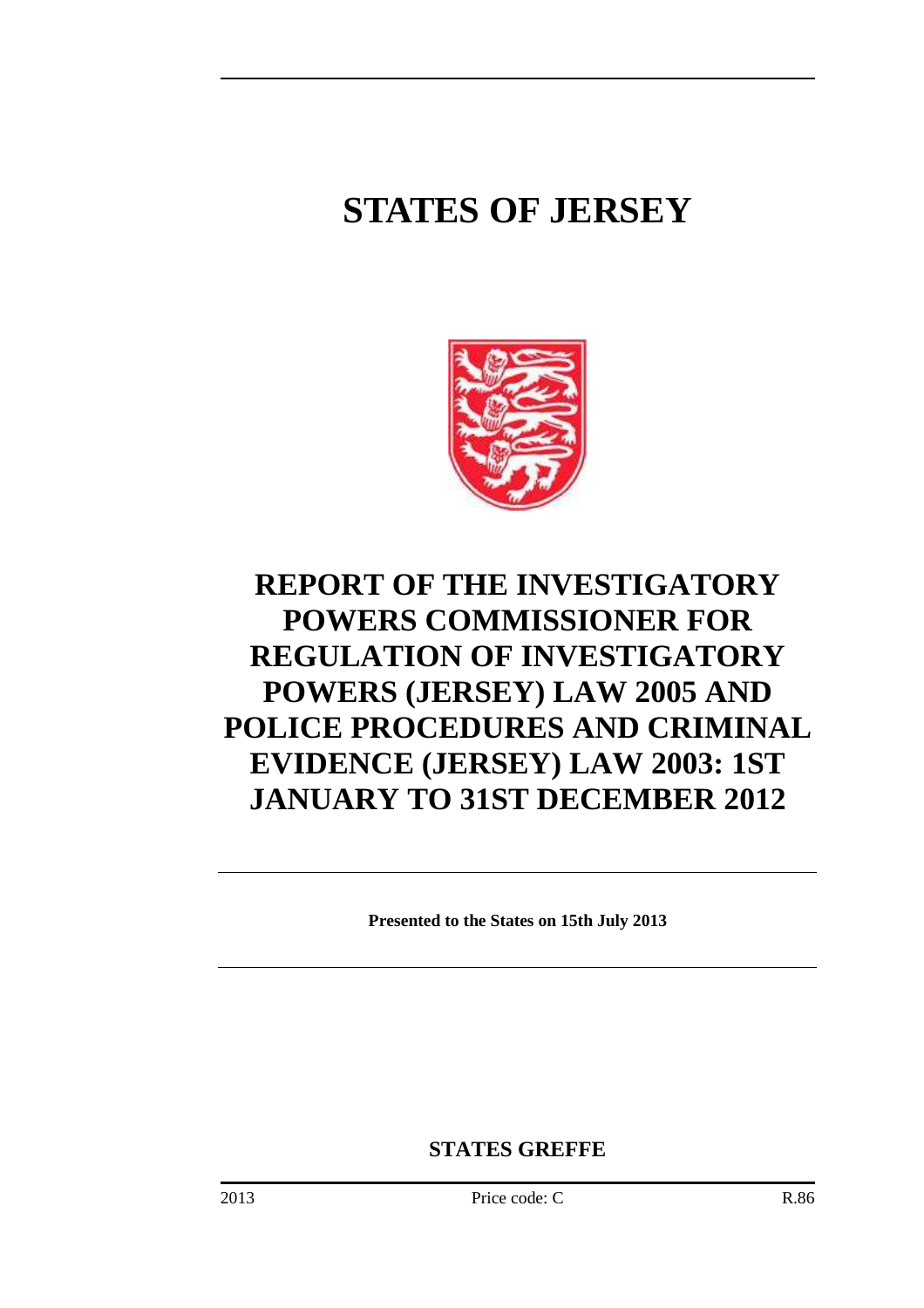#### **FOREWORD**

In accordance with the requirement in Article 44(6) of the Regulation of Investigatory Powers (Jersey) Law 2005 and Article 104(4) of the Police Procedures and Criminal Evidence (Jersey) Law 2003, I am pleased to lay before the States the attached Annual Report for 2012 of the Commissioner appointed under those Laws.

Article 44(6) of the Regulation of Investigatory Powers (Jersey) Law 2005 requires the report to contain a statement indicating whether any matters have been omitted from it. Article 44(7) allows the Bailiff to exclude any matter from the report laid before the States if it appears to him, after consultation with the Commissioner, that the publication of any matter in an annual report would be contrary to the public interest or prejudicial to national security, the prevention or detection of serious crime, the economic well-being of Jersey; or the continued discharge of the functions of any public authority whose activities include activities that are subject to review by the Commissioner. I am able to inform members that, after consultation with the Commissioner, I have omitted the confidential Annex referred to in Section D of the report.

Article 104(4) of the Police Procedures and Criminal Evidence (Jersey) Law 2003 contains a similar provision, requiring the report laid before the States to contain a statement indicating whether any matters have been omitted from it. Article 104(5) allows the Bailiff to exclude any matter from the report laid before the States if it appears to him, after consultation with the Commissioner, that the publication of any matter in an annual report would be prejudicial to the security of the British Islands or to the detection of crime. I am able to inform members that, after consultation with the Commissioner, I have omitted the confidential index Annex referred to in the report.

#### **BAILIFF OF JERSEY**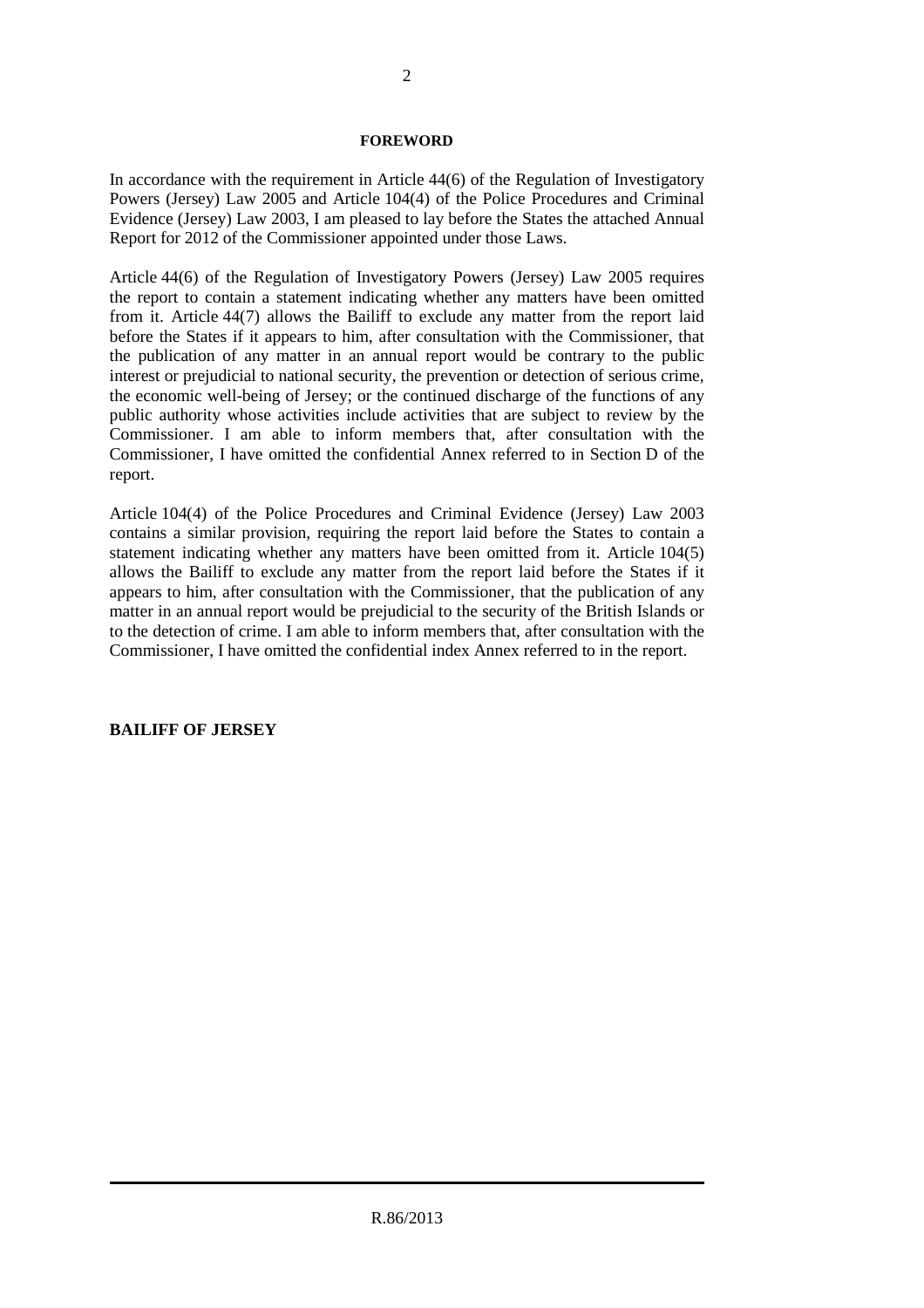#### **REPORT**

## **A. THE 2005 LAW**

The Regulation of Investigatory Powers (Jersey) Law 2005 (the "2005 Law") makes provision for a comprehensive statutory framework for the use of investigatory powers by public authorities in the Bailiwick. These powers include the interception of communications (formerly regulated by the Interception of Communications (Jersey) Law 1993 (the "1993 Law")), the acquisition and disclosure of communications data, direct and intrusive surveillance and the use of covert human intelligence sources. The power to interfere with property is not within the scope of the 2005 Law, but derives from Part 11 of the Police Procedures and Criminal Evidence (Jersey) Law 2003 (the "2003 Law").

The 2005 Law also provides for the regulation of persons and authorities lawfully entitled to use the techniques described, what use can be made of the material acquired and mechanisms for an oversight of those powers. It establishes safeguards for the investigation of criminal offences and is intended to comply with the European Convention for the Protection of Human Rights and Fundamental Freedoms.

The 2005 Law consists of 4 main Parts (one of which is divided into 2 Chapters), an additional Part and 4 Schedules. The Law is also supplemented by the Regulation of Investigatory Powers (Codes of Practice) (Jersey) Order 2006 (the "Codes").

### **Part 1**

Article 2 defines "interception" in relation to communications, identifies the territorial extent of the 2005 Law and requires that the conduct constituting the interception must take place in Jersey.

Article 3 defines "traffic data": the term has a particular relevance to Part 2, Chapter 2, which is concerned with the obtaining and disclosure of communications data. Article 3(1) defines traffic data as including subscriber information, routing information, data entered in order to effect the re-routing of a telephone call, and data which indicates the nature of the communication to which the traffic data relates.

# **Part 2, Chapter 1**

Part 2 of the 2005 Law concerns communications and Chapter 1 is limited to interception.

Article 5 creates 2 offences and regulates requests by a person in Jersey to an authority in another country or territory for the interception of a communication.

Article 5(1) makes it an offence, intentionally and without lawful authority, to intercept a communication sent through a public postal service or communicated on a public telecommunications system. This offence replaces that which was enacted by Article 2 of the 1993 Law.

Article 5(2) creates a similar offence in relation to a private telecommunications system otherwise than in circumstances defined in Article 5(3).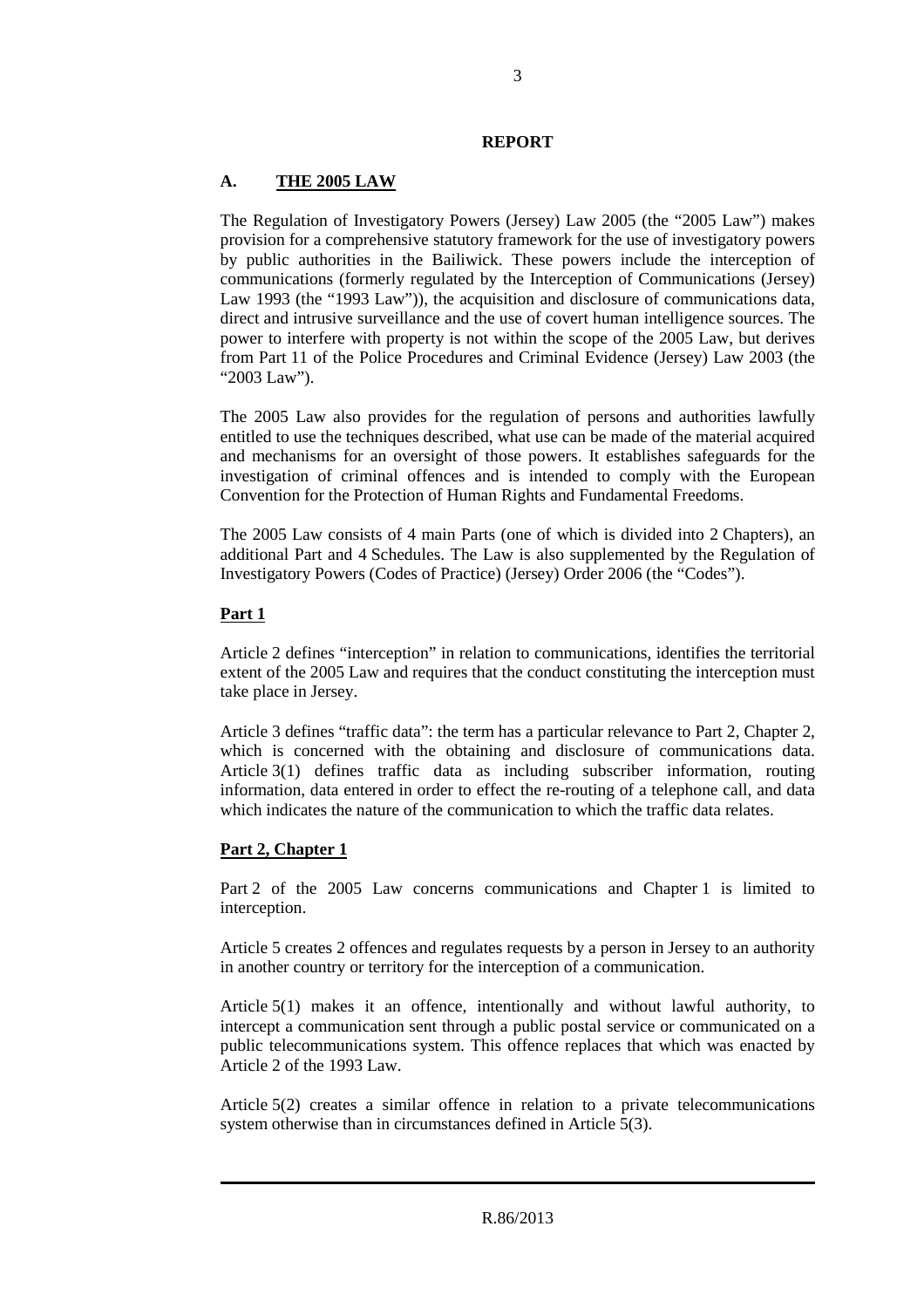This same Article also provides for penalty on conviction for these offences and prohibits the institution of proceedings otherwise than by, or with the consent of, the Attorney General. The Article also requires the Attorney General to ensure that when a person in Jersey makes a request for assistance to another country or territory, pursuant to an international mutual assistance agreement, the request has lawful authority.

Article 6 makes provision for a civil right of action for the sender, or the recipient of a communication, if transmitted by means of a private telecommunications system which is intercepted without lawful authority and without the express or implied consent of a person having control of the system.

Article 7 summarizes the circumstances in which the interception may be made lawfully and Article 8 describes circumstances in which a communication may be intercepted without the need for an interception warrant.

These circumstances include where both sender and recipient have, or are believed to have, consented to the interception (Article 8(1)), where the sender or the recipient has consented to the interception and the interception has been authorized under Part 3 of the 2005 Law (Article 8(2)), where the interception is carried out by the person providing the postal or telecommunications service and takes place for purposes connected with the provision or operation of the service or for the enforcement of legislation relating to the service (Article 8(3)), or where communication is intercepted whilst being transmitted by wireless telegraphy and the interception is authorized under the Wireless Telegraphy Act 1949 (Article 8(4)).

Article 9 describes how the power of interception may be exercised without the need for a warrant for interception. These circumstances include, for example, an interception conducted in accordance with the Rules made under the Prison (Jersey) Law 1957.

Article 10 describes the circumstances in which the Attorney General may issue a warrant to authorize either the interception of a communication in Jersey and the disclosure of the intercepted material, or the making of a request to another country or territory for interception under an international mutual assistance agreement. The grounds for issuing a warrant are defined in Article 10(2) and (3), and include the interests of national security, the purpose of preventing or detecting 'serious crime' (or to assist another country or territory with such prevention or detection), or the purpose of safeguarding the economic well-being of Jersey (but only where the information which is to be obtained relates to the acts or intentions of people outside Jersey), provided always that the conduct authorized by the warrant is proportionate to what is sought to be achieved by that conduct (Article  $10(2)(b)$ ) and provided also that the information sought could not reasonably be obtained by other means (Article 10(4)).

"Serious crime" is defined in Part 1 as conduct which involves the use of violence, results in substantial financial gain or is conduct undertaken by a large number of persons in pursuit of a common purpose and for which a person, who has attained the age of 21 years and who has no previous convictions, could reasonably be expected to be sentenced to imprisonment to 3 years or more.

Article 11 defines the persons who may apply for an interception warrant. These include the Chief Officer of the States of Jersey Police, the Agent of the Impôts, the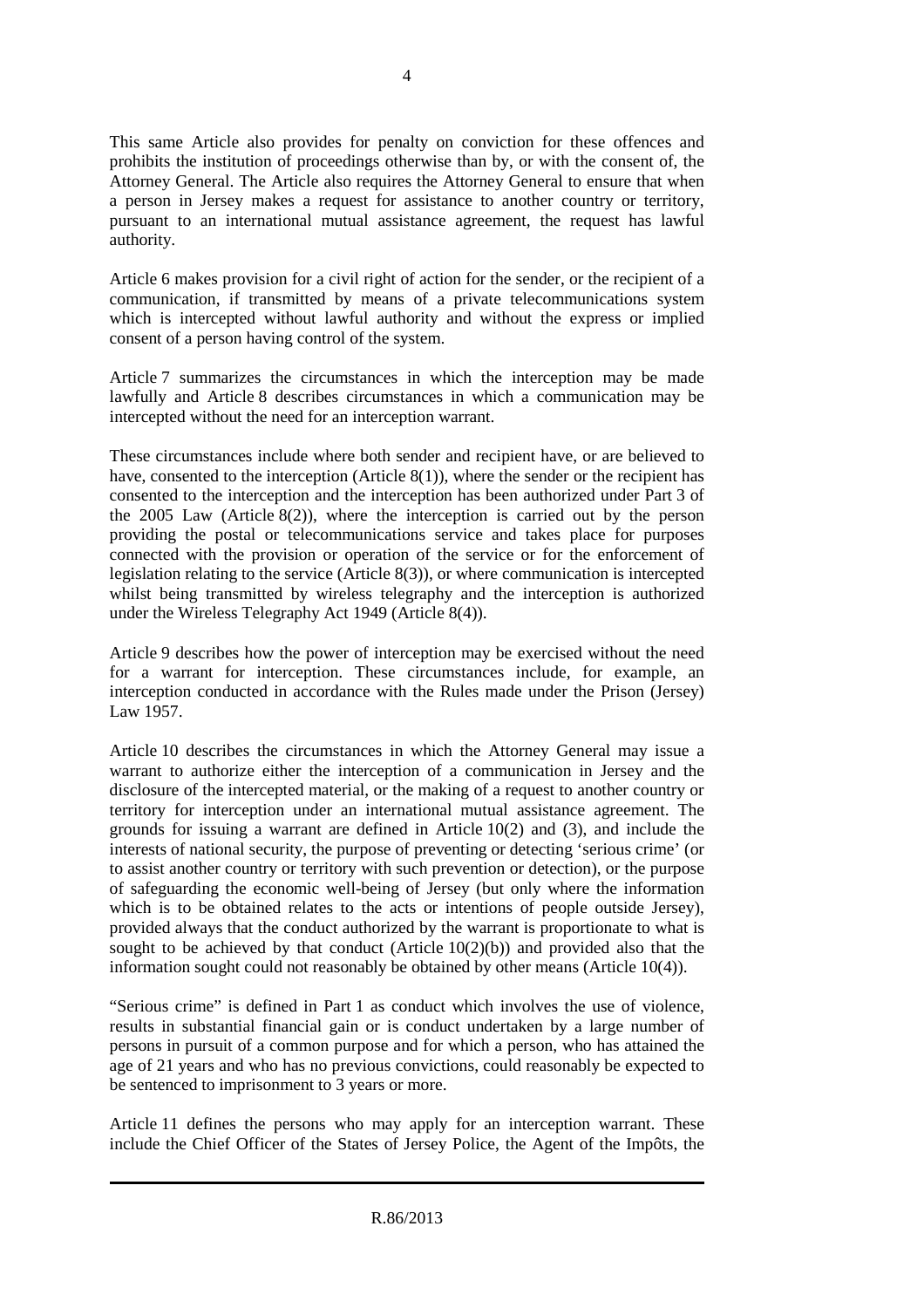Chief Immigration Officer, the Director General of the Security Services, the Chief of the Secret Intelligence Services, the Director of GCHQ, the Chief of Defence Intelligence within the Ministry of Defence, and any person who, for the purpose of an international mutual assistance agreement, is the competent authority of another country or territory.

Article 12 states the requirements for the contents of an interception warrant. The warrant must relate either to a named person or to a single set of premises (Article 12(1)). The warrant must contain a schedule which lists appropriate identifying features of the communications which are to be intercepted. The Article also makes provision for an exception to these requirements if the warrant relates only to the interception of communications sent or received outside Jersey and the Attorney General has given a certificate (an "Article 12(4) certificate") detailing the description of the information to be intercepted and the grounds for interception. Article 20 imposes additional requirements in the case of a warrant accompanied by an Article 12(4) certificate.

Articles 13 and 14 provide for the duration, renewal and modification of interception warrants and Article 13(2)(b) imposes a duty on the Attorney General to cancel a warrant at any time when the grounds for interception cease to be satisfied.

Article 15 describes how an interception warrant is implemented. The person to whom the warrant is addressed must give effect to it and others may be required to provide assistance. Article 15(7) creates an offence of failing to comply with this duty and provides for punishment on conviction. Article 15(8) permits the Attorney General to take injunctive proceedings to enforce it.

Article 16 empowers the Minister to make Orders requiring providers of public postal services and public telecommunications services to maintain interception capabilities in the light of consultations with, among others, the Technical Advisory Board established by Article 17.

Article 19 requires the Attorney General to make arrangements to ensure that intercepted material is distributed and disclosed to the minimum number of people, to restrict the copying of intercepted material, to ensure its secure storage, and to provide for its destruction once there are no longer grounds for retaining it. Article 19(4) defines the purposes for which intercept material may be retained.

Article 21 restricts the use in civil or criminal proceedings of information which might indicate that an interception warrant has been issued, that a communication has been intercepted (whether pursuant to a warrant for interception or, unlawfully, by a person to whom a warrant may have been issued), or that a person has been required to assist in giving effect to a warrant. This Article replaces Article 10 of the 1993 Law.

In respect of Article 22, and in addition to the statutory requirement that all trials are fair (as emphasized in the Attorney General's explanatory "Guidelines to Crown Advocates and Prosecutors"), the Article creates exceptions to the restrictions contained in Article 21. The exceptions include prosecutions for offences under the 2005 Law (or other enactments regarding interception) and in respect of proceedings before the Investigatory Powers Tribunal established by Article 46. Moreover, at the request of a Crown Advocate, the Bailiff is empowered to order disclosure to himself.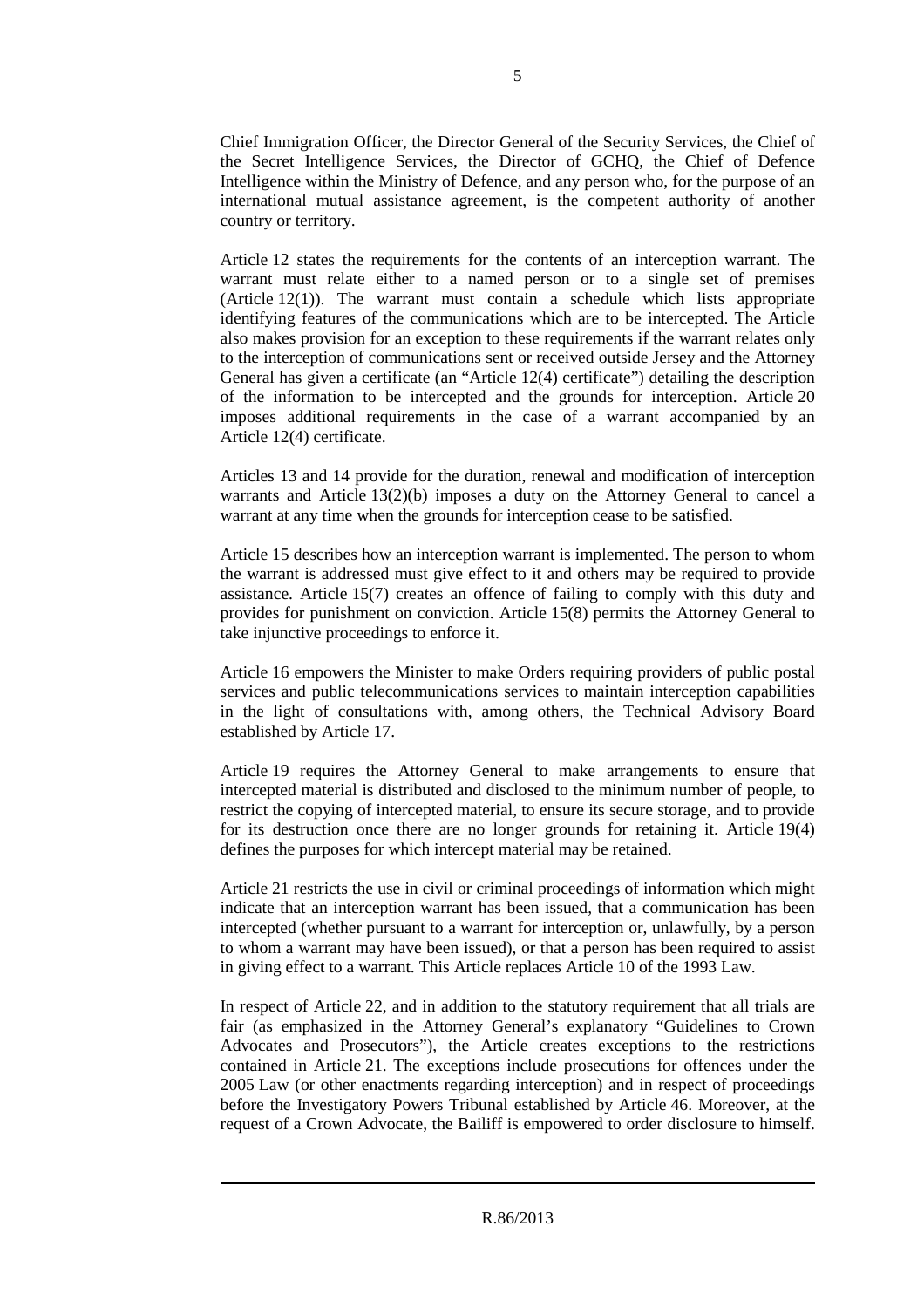Thereafter he may require the prosecution, in any case, to make an admission of fact or facts which he considers it essential to be made in the interests of justice.

Article 23 imposes a duty on persons whose office or employment render them privy to the existence of an interception warrant, or the contents of an intercepted communication, to keep that knowledge secret. Article 23(4) creates an offence for breach of this duty, subject to certain defined defences described in Articles 23(5)–(7), and provides for punishment on conviction.

# **Part 2, Chapter 2**

Part 2, Chapter 2 is concerned with the acquisition and disclosure of communications data, which is defined in Article 24.

Article 25 permits the obtaining and disclosure of communications data pursuant to an authorization or notice granted or given by a designated person to a relevant public authority. Such designated persons are listed in Schedule 1 of the 2005 Law and include the Attorney General, Chief Officer of the States of Jersey Police, the Agent of the Impôts, and the Chief Immigration Officer.

By Article 8 of the Regulation of Investigatory Powers (Miscellaneous Provisions) (Jersey) Order 2006 (the "2006 Order"), the first three mentioned may delegate certain powers under certain Articles in respect of this Chapter of Part 2, and in respect of certain Articles under Part 3, to senior officers within their respective agencies.

Article 26 confers the power to grant authorization and to give notices. An authorization allows the relevant public authority to collect and retrieve data. A notice given to a postal or telecommunications operator may require that operator to collect or retrieve data and to provide it to the public authority which has served the notice (see Schedule 3 paragraph 5.1 of the Codes). Such an authorization or notice may be granted, or given, where the issuance is necessary and proportionate. According to Article 26, issuance may be necessary in a number of different circumstances, which include the interests of national security, the prevention or detection of crime or the prevention of disorder, the interests of the economic well-being of Jersey, the interests of public safety, the protection of public health, the assessment or collection of any tax, duty or other charge lawfully payable, the prevention or mitigation of any injury or damage to the health of an individual, or for any other purpose which may be specified in Regulations made by the States. The meaning of proportionality is explored in Schedule 3, paragraph 4.4 of the Codes in the context of Convention rights and includes questions of collateral intrusion (see Schedule 3, paragraph 5.1 of the Codes).

Article 27 defines the period during which the authorization or notice takes effect and stipulates that the designated person must cancel the notice if it is no longer necessary (as defined in Article 26(4)) or if the conduct required by it has become disproportionate to what is sought to be achieved.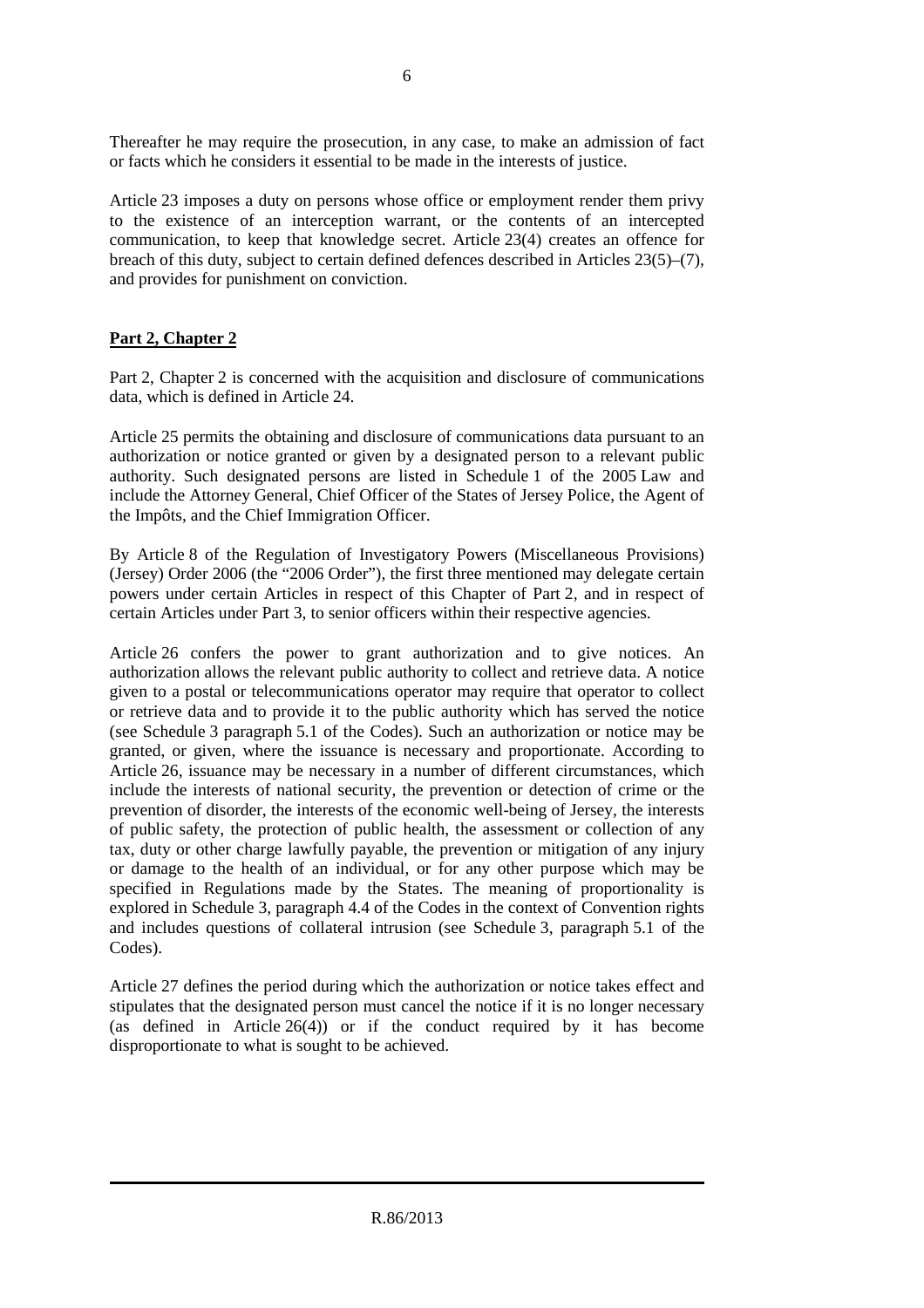### **Part 3**

Part 3 is concerned with directed and intrusive surveillance and covert human intelligence sources. These are defined in Articles 30–32.

Article 33 renders such surveillance and the use of covert human intelligence sources lawful if authorized under this part of the 2005 Law.

Article 34 empowers certain designated persons, who are listed in Parts 1 and 2 of Schedule 2 (as enacted by Article 36) and who include the Attorney General, the Chief Officer of the States of Jersey Police, the Agent of the Impôts, and the Chief Immigration Officer, to authorize directed surveillance in accordance with Article 34.

Under Article 34(2), a designated person shall not grant an authorization unless the authorization is necessary and proportionate to what is sought to be achieved by carrying it out. In accordance with Article 34(3), the grounds of necessity include the interests of national security, the prevention or detection of crime or the prevention of disorder, the interests of the economic well-being of Jersey, the interests of public safety, the protection of public health, the assessment or collection of any tax, duty, levy or other imposition, or for any other purpose specified in Regulations made by the States. Considerations of proportionality include, among other matters, considerations of collateral intrusion (see Schedule 4, paragraph 2.6. of the Codes) and, where intrusive surveillance is concerned, whether the information sought could reasonably be obtained by other means (see Schedule 4, paragraph 5.9. of the Codes).

Article 35 (in conjunction with the Codes) empowers a designated person to authorize the use of covert human intelligence sources. The designated persons are those described above in respect of directed surveillance. Similarly, the grounds of authorization for the use of such a source are the same as those which apply in respect of directed surveillance. But there are additional requirements. An officer of the relevant public authority must be deputed to have day-to-day responsibility for contact with each source and for the welfare of each source (Article  $35(5)(a)$ ), a different officer must be appointed to oversee the use of the source (Article  $35(5)(b)$ ), a record must be kept of the use made of the source (Article  $35(5)(c)$  and (d)), and there must be restricted access to details of the identity of the source (Article 35(5)(e)). In addition, certain specific provisions are enforced by the Codes if the source is a person under the age of 18 years.

Article 37 is concerned with intrusive surveillance. The Attorney General may authorize intrusive surveillance but only a limited number of persons may apply to him for an authorization. These include the Chief Officer of the States of Jersey Police, the Agent of the Impôts, the Chief Immigration Officer, a member of the Intelligence Services, an official of the Ministry of Defence or a member of Her Majesty's forces. The last two mentioned are restricted in the circumstances in which they may apply for an authorisation (Article 37(4)). An authorization can only be given by the Attorney General on specified grounds. These grounds must relate to the interests of national security, the prevention or detection of serious crime, or the interests of the economic well-being of Jersey (Article 37(3)). The surveillance must be proportionate to what is to be achieved by it and the Attorney General must consider whether the information sought could reasonably be obtained by other means (Article 37(5)).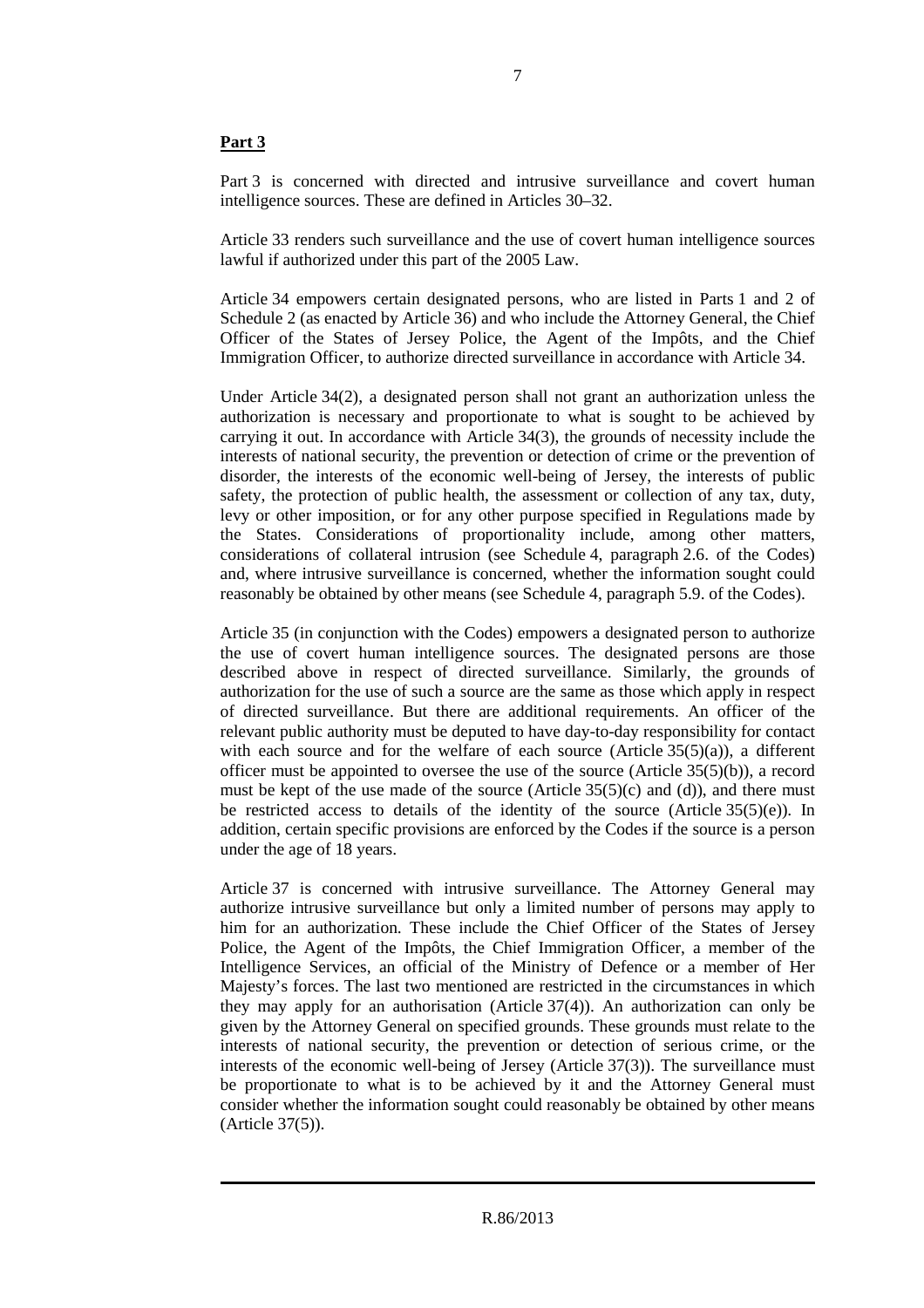Article 38 includes a provision empowering the Attorney General to combine an authorization issued under Part 3 with an authorization issued under Article 101 of Part 11 of the 2003 Law. The latter Article permits the Attorney General to authorize any act in relation to property, or wireless telegraphy, as is necessary to prevent or detect serious crime or to safeguard the interests of the security of Jersey, provided that the act being authorized is proportionate to what is sought to be achieved.

Article 40 contains general provisions regarding authorisations under Part 3 of the 2005 Law which include the periods during which authorisations may be granted and the periods for which they may be renewed. The Article applies whether the authorisations were made orally or in writing and whether for directed or intrusive surveillance or in respect of a covert human intelligence source.

Article 41 emphasizes the importance of cancelling an authorization once the grounds for its existence no longer persist and, in any case relating to the use of a covert human intelligence source, if the arrangements required by Article 35 are no longer in place.

# **Part 4**

Part 4 relates to the powers and duties of the Investigatory Powers Commissioner who must be an Ordinary Judge of the Court of Appeal. The Commissioner is enjoined to keep under review the exercise and performance of the powers and duties conferred or imposed on the Attorney General under Articles 5–15 and 19 (interception), under Chapter 2 of Part 2 (communications data) and under Part 3 (surveillance and covert human intelligence sources), and on other persons on whom powers and duties are conferred or imposed under Chapter 2 of Part 2 or under Part 3. The Commissioner is also obliged to give all such assistance, as may be required, to the Tribunal established by Article 46.

Article 44 imposes a duty on a number of office-holders and individuals, listed in Article 44(1)(a)–(n), to disclose or to provide to the Commissioner any document or information which the Commissioner may require to enable him to carry out his functions under the 2005 Law; and Article 39 imposes a specific obligation on the Attorney General to notify the Commissioner at least every 12 months of authorizations for intrusive surveillance which he has granted, renewed or cancelled.

If the Commissioner becomes aware of any contravention of the provisions of the 2005 Law or if he considers that any of the arrangement made under Article 19 are inadequate, he is required to bring the contravention or those inadequacies to the attention of the Bailiff in a Report in respect of his functions which he must make to the Bailiff as soon as possible after the end of each calendar year (Article 44(4)). Such a Report must be laid before the States.

However, if it appears to the Bailiff after consultation with the Commissioner, that the publication of any matter in such a Report would be contrary to the public interest or prejudicial to national security, the prevention or detection of serious crime, the economic well-being of Jersey or the continued discharge of the functions of any public authority whose activities include activities which are the subject of review by the Commissioner, the Bailiff may exclude that matter from the copy of the Commissioner's Report laid before the States (Article 44(7)).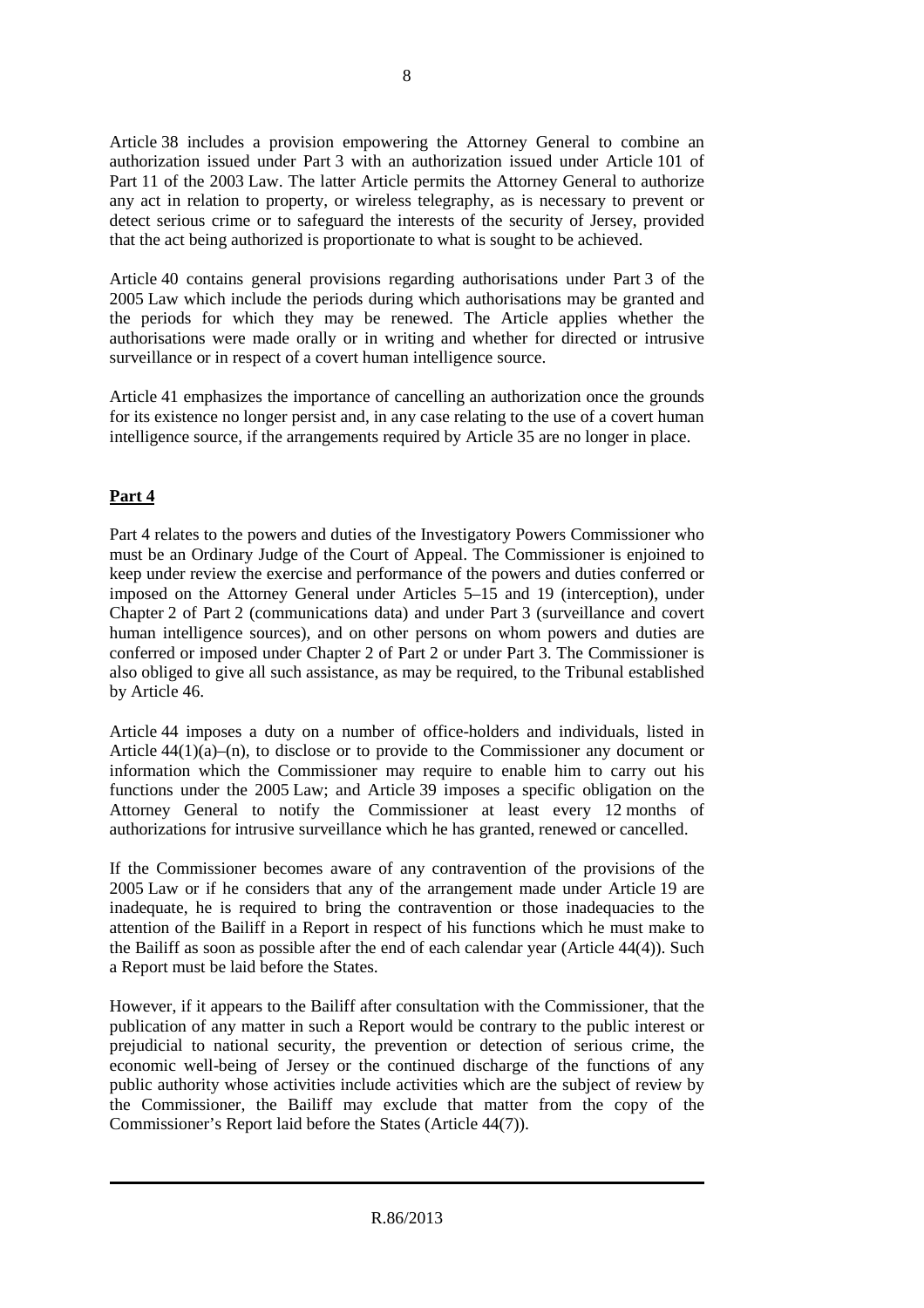Article 46 establishes the Investigatory Powers Tribunal. The Tribunal consists of an Ordinary Judge of the Court of Appeal (who is to preside) and 2 Jurats, all appointed by the Superior Number of the Royal Court. Broadly, the Tribunal's jurisdiction is to hear proceedings concerning actions of the intelligence services which are incompatible with the European Convention on Human Rights, proceedings concerning investigatory powers regulated by the 2005 Law or entry on or interference with property or wireless telegraphy conducted by public authorities, complaints by persons who believe that they have been subject to the use of investigatory powers, entry on or interference with property or interference with wireless telegraphy in certain challengeable circumstances, and complaints by persons who believe that they have suffered detriment as a consequence of a breach of the duty to secure a key to protected information.

Article 48 requires the Tribunal to determine the proceedings in which it has jurisdiction and to apply the same principles in doing so as would be applied to judicial review proceedings. In determining any proceedings or complaint the Tribunal may make such order as it thinks fit including an order for compensation. Subject to any rules made by the Bailiff under Article 50, Article 49 provides that the Tribunal may determine its own procedures. The Tribunal can require the Investigatory Powers Commissioner to provide it with assistance and is required to keep the Commissioner informed of proceedings before it. If the Tribunal makes a determination in favour of a complaint which relates to an act or omission on behalf of the Attorney General or to conduct for which the Attorney General has given any warrant, authorization or permission, the Tribunal must report its finding to the Bailiff. The persons who are under a duty to provide information to the Commissioner under Article 44 are under a like duty to provide information to the Tribunal.

### **B. THE 2003 LAW**

Article 101 provides that the Attorney General may authorize the taking of any action in respect of property or wireless telegraphy if he believes that the action is necessary for preventing or detecting serious crime or is in the interests of the security of Jersey and the action is proportionate to what it seeks to achieve.

The Attorney General is also enjoined to consider whether what it is necessary to achieve by the authorized action could reasonably be achieved by other means (Article 101(3)).

"Serious crime" is defined in Article  $101(4)$  as  $-$ 

- "(a) conduct which constitutes one or more offences
	- (i) which involves the use of violence, results in substantial financial gain or is conducted by a large number of persons in pursuit of a common purpose, or
	- (ii) for which a person who has attained the age of 21 and has no previous convictions could reasonably be expected to be sentenced to imprisonment for 3 years or more; or
- (b) conduct which is, or corresponds to, any conduct which, if it all took place in Jersey, would constitute an offence, or offences, of the kind referred to in sub-paragraph (a).".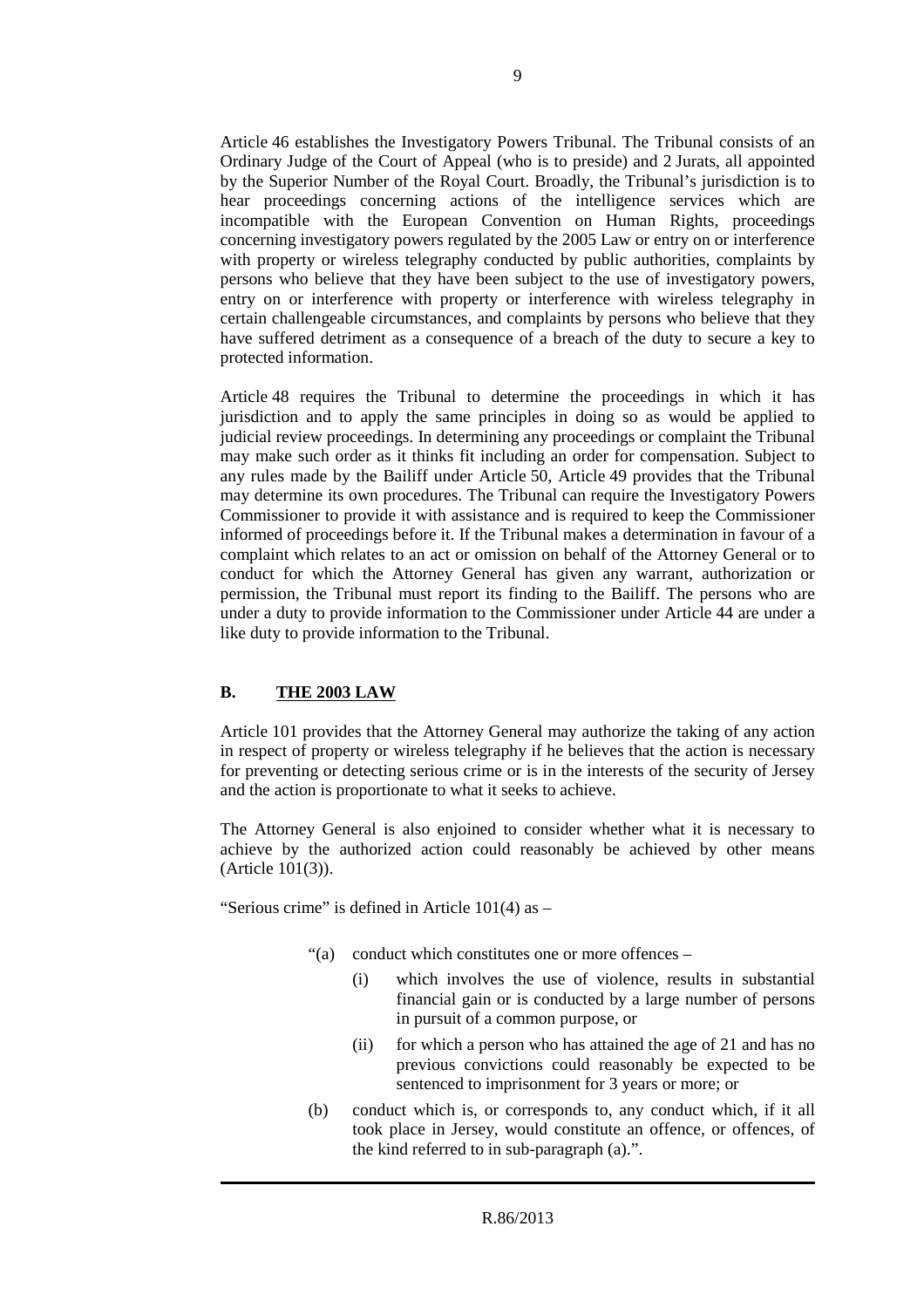Article 102 defines the circumstances in which an authorization may be given orally and for the form and duration of oral and written authorizations.

Article 103 imposes a duty on the Attorney General to provide a written report every 12 months to the Commissioner in respect of all written or oral authorizations given under Article 101 in the past 12 months.

Article 104 regulates the powers and duties of the Commissioner who shall be one of the Ordinary Judges of the Court of Appeal, who shall keep under review the powers exercised by the Attorney General under Articles 101–103 and who shall make a Report to the Bailiff as soon as practicable after the end of each year.

Article 104(4) requires the Bailiff to lay a copy of the Report of the Commissioner before the States. But if it appears to the Bailiff, after consultation with the Commissioner, that the publication of any matter in the Report would be prejudicial to the security of the British Islands or to the detection of crime, the Bailiff may, in accordance with Article 104(5), exclude that matter from the copy of the Report laid before the States.

# **C. MY INVESTIGATION GENERALLY**

The purpose of the 2003 Law and the 2005 Law was to place on a statutory footing a range of activities formerly undertaken by public authorities in accordance with guidelines laid down by each authority. As I have made clear, apart from the interception of postal and telecommunications, which, formerly, were regulated by the 1993 Law and which were incorporated with some modifications into the 2005 Law, none of the activities with which Part 2, Chapter 2 and Part 3 are concerned were the subject of any statutory codification prior to 2006. Nor were any of the activities which are now regulated by Part 11 of the 2003 Law.

I have received reports from Police and from Customs concerning the operation of both Laws for the period 1st January to 31st December 2012, and I have had the opportunity of discussing these reports and other matters with senior officers of these authorities and with the Attorney General.

Notwithstanding the duties imposed on the persons described in Article 44(1) of the 2005 Law, I am grateful to those who have given their time to enable me to discharge my functions under both Laws. In particular, I would like to thank members of the Law Officers' Department, including the Attorney General and the Solicitor General, as well as the Secretary to the Law Officers, Miss Sally Bliault. I record my gratitude to the Deputy Chief Officer of Police and his officers and to the Director, Law Enforcement of the Jersey Customs and Immigration Service and his officers, for their courtesy, co-operation and forbearance. I am satisfied that I have had access to the necessary documentation and to the relevant personnel in order properly to discharge my functions under Article 43(2).

The documentation which I have seen and the discussions which I have had with those most nearly concerned have convinced me that the quantity and quality of the information obtained as a result of the proper and effective operation of these Laws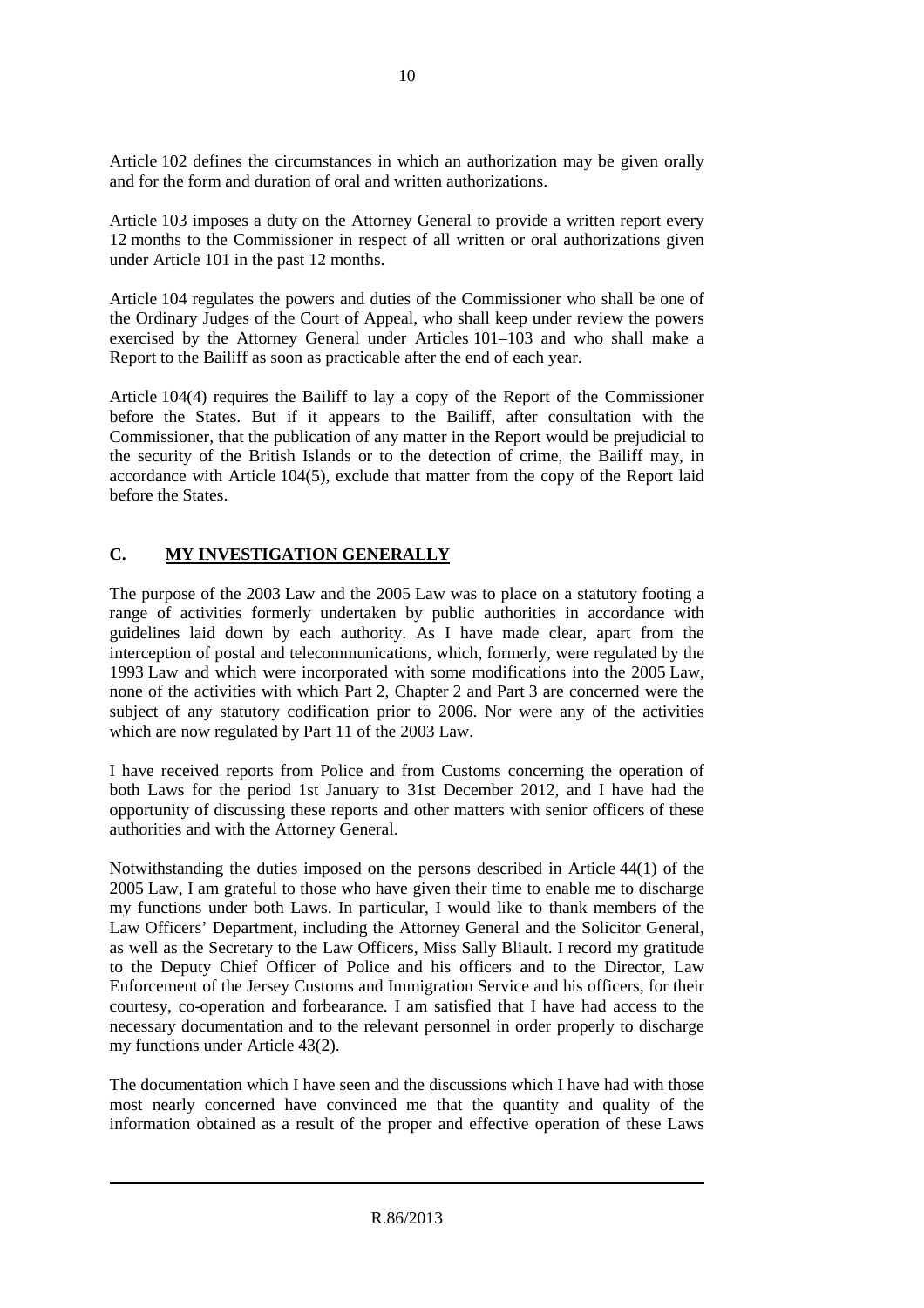has contributed significantly to the prevention and detection of crime, particularly serious crime, within the Bailiwick during the reporting period.

# **The 2005 Law: Part 2, Chapter 1**

I am satisfied that those responsible for applying for interception warrants and those concerned in their grant or refusal, renewal or cancellation, appreciate the nature of the activities being undertaken and conscientiously apply the criteria laid down by the 2005 Law and the Codes. I emphasize in particular applications and authorizations under this Part and Chapter of the 2005 Law. The interception of communications is a significant infringement of the rights of the individual, and it is especially important that those responsible for making application for such warrants, and those responsible for granting them, appreciate the sensitive, secret and intrusive nature of interception.

I am satisfied that the safeguards described in Article 10 have been applied, and that due and proper regard has been paid to the criteria of necessity and proportionality (Articles 10(2) and (3)), as well as to the criteria whether the information sought could reasonably have been obtained by other means (Article 10(4)).

I am also satisfied that appropriate consideration has been given to questions of collateral intrusion (see Schedule 2, paragraph 3.1 of the Codes) and to questions relating to "confidential information" (see Schedule 2, paragraph 3.2 and 3.8–10 of the same). My attention has not been drawn to any communication which concerned "an unusual degree of collateral intrusion", as envisaged by the provisions of Schedule 2, paragraph 4.2 of the Codes.

I am satisfied that arrangements have been in force to satisfy the requirements of Article 19. I confirm that no breach of these safeguards has been brought to my attention in accordance with Schedule 2, paragraph 5.1 of the Codes, and no material has been disclosed to me which has been retained for the purpose of facilitating any of my functions as Commissioner in accordance with Article 19(4)(c).

It is particularly important in the context of this Part of the 2005 Law that there exists an effective system of vetting and supervision by senior officers of those responsible for interceptions. I am satisfied that such exist, and that these have operated effectively during the period with which this report is concerned.

# **The 2005 Law: Part 2, Chapter 2**

I have made enquiries of the way in which communications data have been acquired during the period.

I am satisfied that the obligations defined in Article 26 are understood, particularly in regard to necessity (Article 26(1) and (2)) and proportionality (Article 26(5)).

I am also satisfied that appropriate procedures as to the form and duration of authorizations and notices under Article 27 have been in place to ensure compliance with these obligations in conformity with Schedule 3, paragraphs 5.9–12 of the Codes.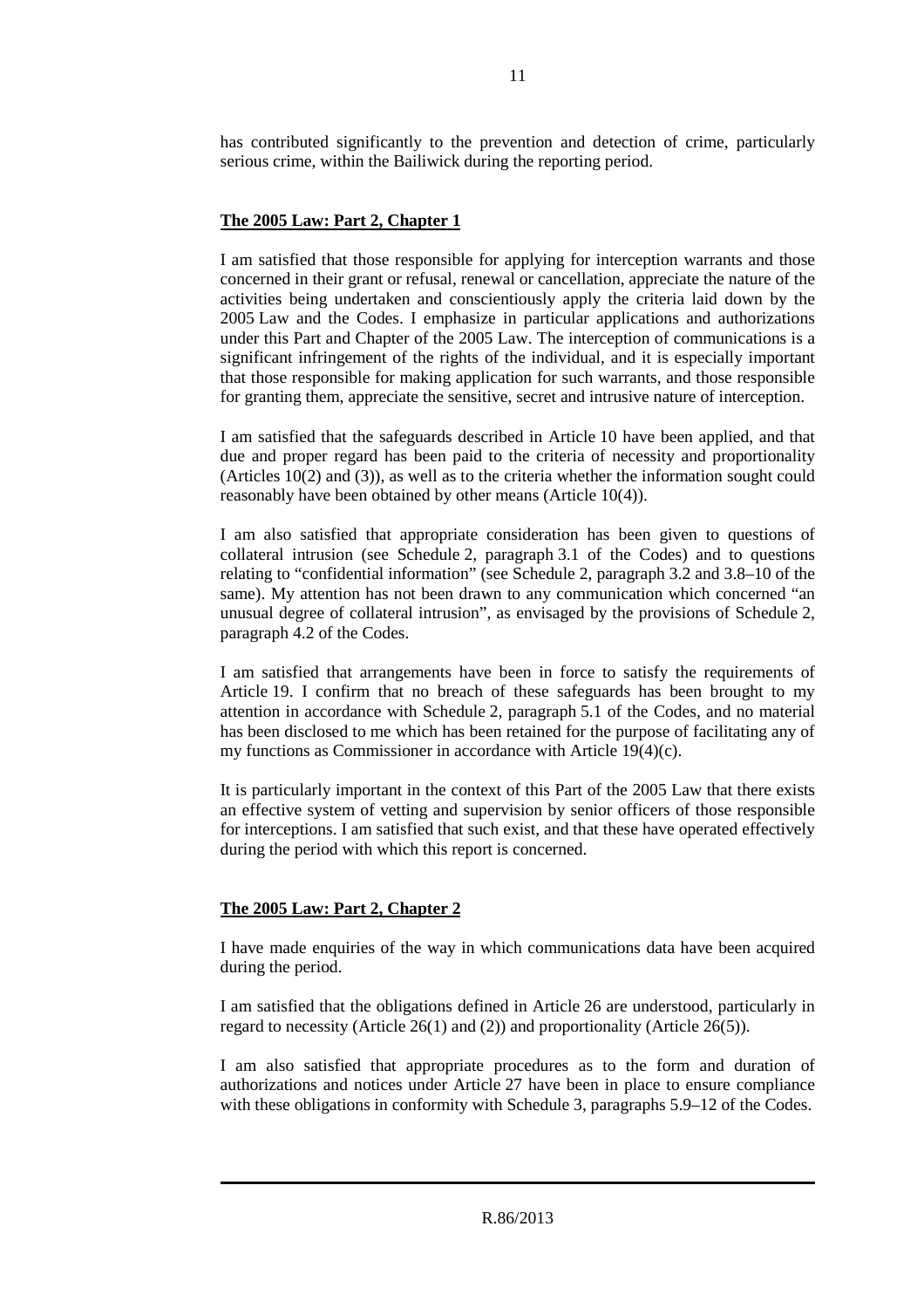No error in the grant of an authorisation or the giving of a notice has been drawn to my attention (as envisaged by Schedule 3, paragraph 7.2 of the Codes) during the course of the year or at the time of my audit.

I am relieved to report that the occasions where the supply of information by the service providers in excess of that which has been requested, or different from it, has reduced in the recent past; perhaps due partly to the representation made to the service providers by the Attorney General last year, with my encouragement, to compel the providers to reduce the number of mistakes made in responses to requests for information. I have no doubt that the errors which have been made are due to carelessness rather than anything else. Nonetheless, they should not occur and I have been concerned that the situation should be made to improve.

By way of reassurance, I ought to record that when a request for information is made, a senior officer, unconnected with the enquiry concerned, considers the request according to the criteria which I have described above. If he authorizes the obtaining of information, the request for it is clearly identified and defined. The detail of response by the service provider is returned to that senior officer and is checked carefully by him. Only information which he has authorized to be obtained is passed back to the investigating team. Thus, when errors in the response of the service provider are made, any wrong or excess information is destroyed.

#### **The 2005 Law: Part 3**

Certain surveillance activity is as sensitive and intrusive as the interception of communication, and it is essential that the criteria established by Article 34 concerning necessity and proportionality are satisfied. It is apparent to me that these criteria are understood by the relevant personnel and that appropriate safeguards exist to ensure that they are tested whenever an application is made.

I am also satisfied that similar provisions relating to the use of covert human intelligence sources under Article 35 have been followed. I have considered the arrangements which are in place to satisfy the requirements of Article 35(5), and I conclude that these arrangements meet the relevant criteria. No incident regarding a covert human intelligence source has been drawn to my attention in the terms contemplated by Schedule 5, paragraphs 3.7–10 of the Codes.

No material has been provided to me in accordance with Schedule 4, paragraphs 3.7, 3.9 or 3.10 (as defined in paragraphs 3.11–13) of the Codes, as material which I should feel obliged to inspect as part of my functions as Commissioner. I am satisfied that no incident has occurred which would engage the provisions of Schedule 4, paragraph 4.14, concerning an officer granting an application for directed surveillance in an operation in which he was involved in another capacity.

I have had the advantage of considering a report made to me by the Attorney General in respect of intrusive surveillance in accordance with his obligations under Article 39.

I have also considered documentation brought into existence under Articles 40 and 41 in order to comply with the general rules for the grant, renewal and duration of authorizations under this Part of the 2005 Law. I am satisfied that the documentation which I have seen meets the criteria defined.